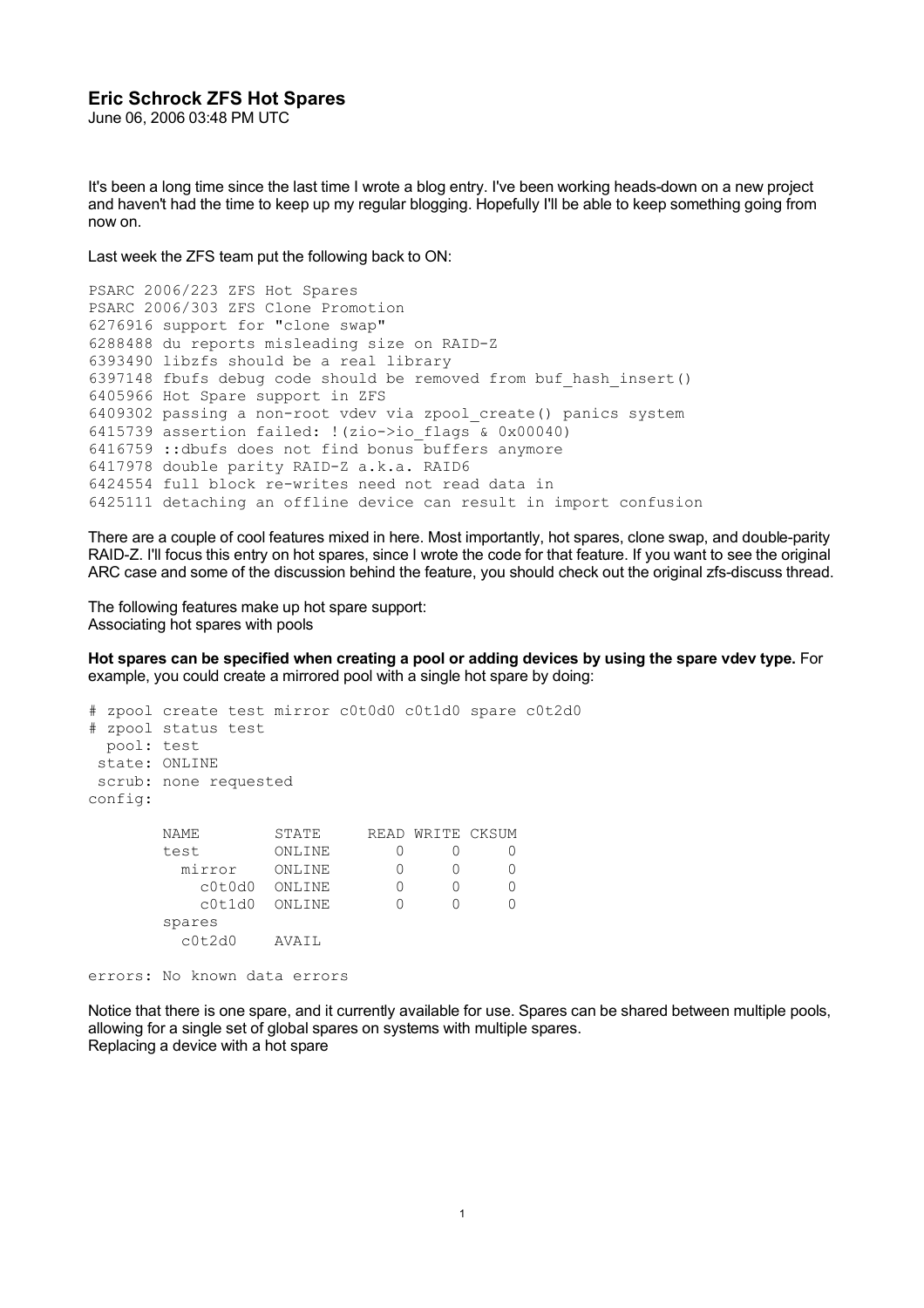There is now an FMA agent, zfs-retire, which subscribes to vdev failure faults and automatically initiates replacements if there are any hot spares available. But if you want to play around with this yourself (without forcibly faulting drives), you can just use 'zpool replace'. For example:

```
# zpool offline test c0t0d0
Bringing device c0t0d0 offline
# zpool replace test c0t0d0 c0t2d0
# zpool status test
  pool: test
 state: DEGRADED
status: One or more devices has been taken offline by the adminstrator.
        Sufficient replicas exist for the pool to continue functioning in a
        degraded state.
action: Online the device using 'zpool online' or replace the device with
        'zpool replace'.
 scrub: resilver completed with 0 errors on Tue Jun 6 08:48:41 2006
config:
      NAME STATE READ WRITE CKSUM
       test DEGRADED 0 0 0
        mirror DEGRADED 0 0 0
          spare DEGRADED 0 0 0
            c0t0d0 OFFLINE 0 0 0
             c0t2d0 ONLINE 0 0 0
           c0t1d0 ONLINE 0 0 0
        spares
         c0t2d0 INUSE currently in use
```

```
errors: No known data errors
```
Note that the offline is optional, but it helps visualize what the pool would look like should and actual device fail. Note that even though the resilver is completed, the 'spare' vdev stays in-place (unlike a 'replacing' vdev). This is because the replacement is only temporary. Once the original device is replaced, then the spare will be returned to the pool. Relieving a hot spare

**A hot spare can be returned to its previous state by replacing the original faulted drive.** For example:

```
# zpool replace test c0t0d0 c0t3d0
# zpool status test
  pool: test
 state: DEGRADED
 scrub: resilver completed with 0 errors on Tue Jun 6 08:51:49 2006
config:
      NAME STATE READ WRITE CKSUM
      test DEGRADED 0 0 0
       mirror DEGRADED 0 0 0
         spare DEGRADED 0 0 0
          replacing DEGRADED 0 0 0
             c0t0d0 OFFLINE 0 0 0
             c0t3d0 ONLINE 0 0 0
           c0t2d0 ONLINE 0 0 0
          c0t1d0 ONLINE 0 0 0
       spares
        c0t2d0 INUSE currently in use
errors: No known data errors
# zpool status test
  pool: test
 state: ONLINE
 scrub: resilver completed with 0 errors on Tue Jun 6 08:51:49 2006
```